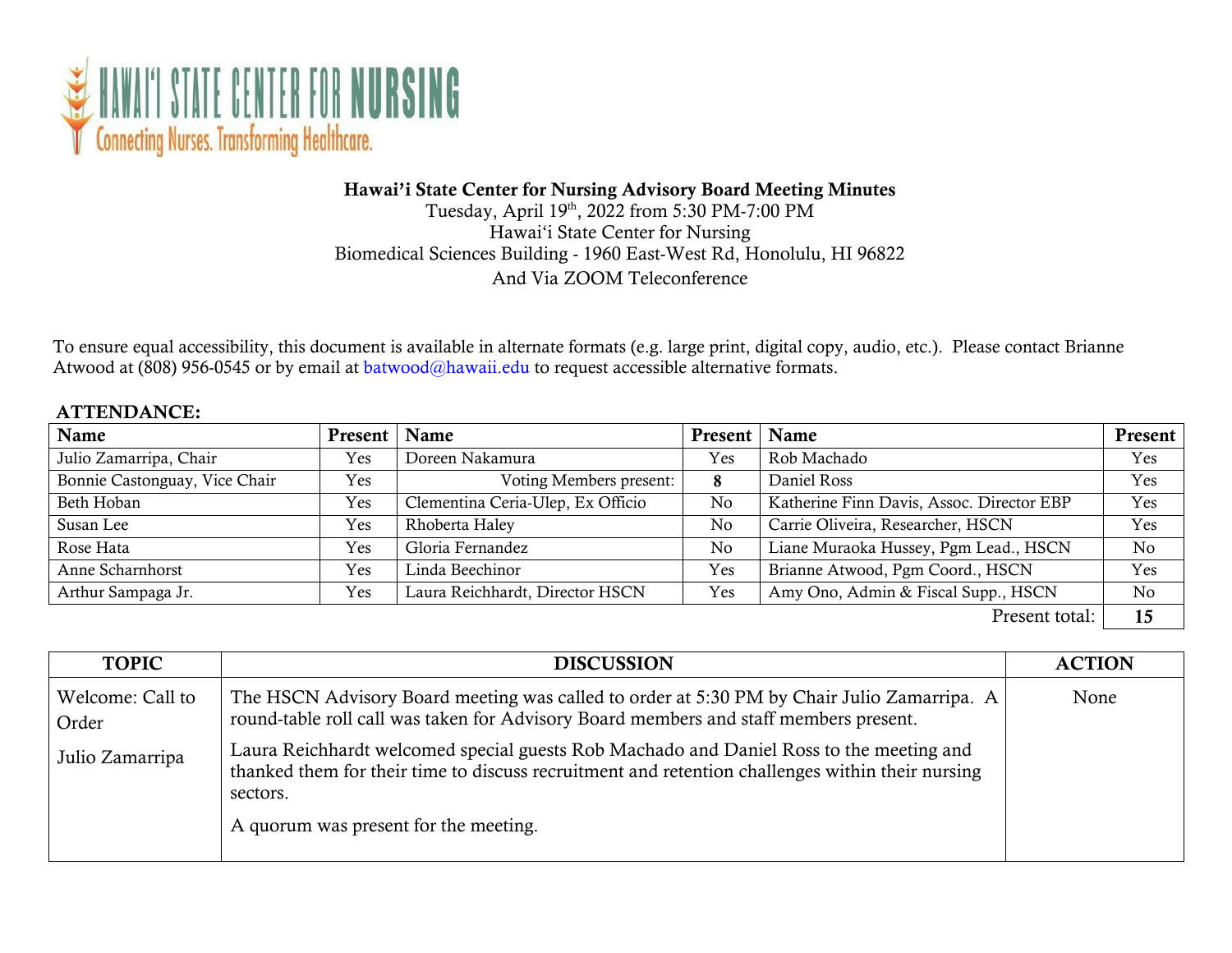| <b>TOPIC</b>                                   | <b>DISCUSSION</b>                                                                                                                                                                                                                                        | <b>ACTION</b> |
|------------------------------------------------|----------------------------------------------------------------------------------------------------------------------------------------------------------------------------------------------------------------------------------------------------------|---------------|
|                                                | Welcome and introductions concluded at 5:38 PM.                                                                                                                                                                                                          |               |
| <b>Nursing</b><br>Recruitment and<br>Retention | Special guests Rob Machado the Managing Director of Kahu Malama Nurses and Daniel Ross,<br>President of the Hawaii Nurses' Association provided the Advisory Board with talk story<br>sessions on their perspectives on nurse recruitment and retention. | None          |
| Rob Machado<br>Daniel Ross<br>Carrie Oliveira  | Carrie Oliveira, the HSCN Researcher, facilitated a question and answer session following the<br>guest presentations. A summary of the discussion is included herein.                                                                                    |               |
|                                                | Perspectives on Nursing Recruitment and Retention                                                                                                                                                                                                        |               |
|                                                | Talk Story: Rob Machado, Managing Director, Kahu Malama Nurses                                                                                                                                                                                           |               |
|                                                | • Kahu Malama Nurses, a staffing agency, has encountered challenges in the recruitment<br>and retention of nurses in Hawaii, exacerbated by the nursing shortage.                                                                                        |               |
|                                                | Acute-care hospitals, long-term care centers, and staffing facilities are all trying to pull<br>from the same pool of nurses.                                                                                                                            |               |
|                                                | COVID-19 Pandemic specific challenges to the recruitment of travel nurses;                                                                                                                                                                               |               |
|                                                | $\circ$ High cost of living,<br>Generally lower salaries for travel nurses as compared to the conterminous United<br>$\circ$<br>States. In the early part of the pandemic, travelers could earn double or triple what<br>they could earn in Hawaii,      |               |
|                                                | Facilities eventually increased wages for travel nurses, but in many cases did not<br>$\circ$<br>match earning potential on the mainland, and                                                                                                            |               |
|                                                | Quarantine and Health Clearance requirements for travelers were challenges. Few<br>$\circ$<br>facilities offered health waivers.                                                                                                                         |               |
|                                                | On-going recruitment and retention challenges;                                                                                                                                                                                                           |               |
|                                                | New graduate nurses are experiencing additional challenges locating positions due<br>$\circ$<br>to employment experience requirements,                                                                                                                   |               |
|                                                | New graduate nurses often only find opportunities in long-term care, which limit<br>$\circ$<br>their future mobility to the acute-care setting,                                                                                                          |               |
|                                                | Delays for nurse licensure and processing times create additional challenges,<br>$\circ$                                                                                                                                                                 |               |
|                                                | High cost of living,<br>$\circ$                                                                                                                                                                                                                          |               |
|                                                | Low per-diem,                                                                                                                                                                                                                                            |               |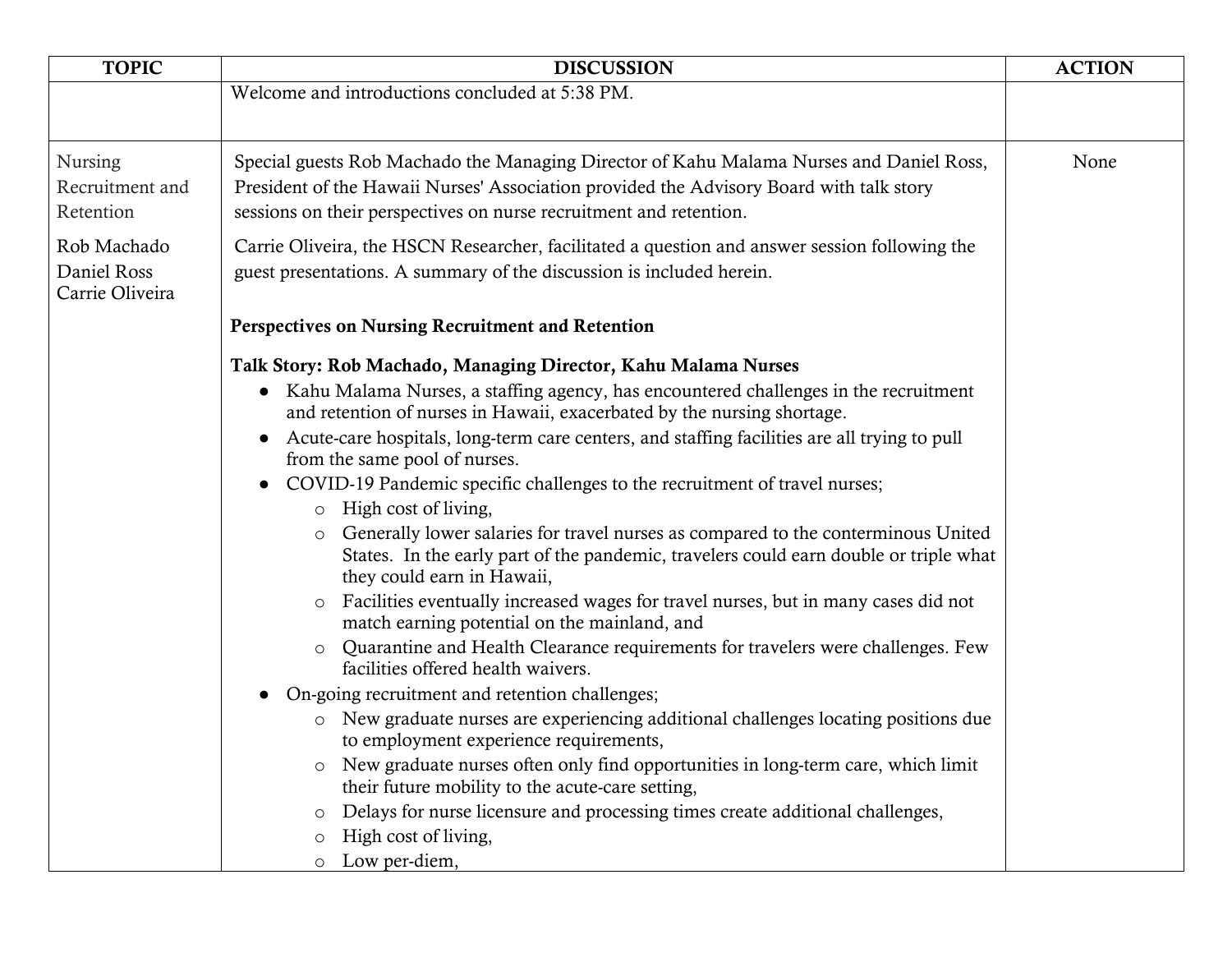| <b>TOPIC</b> | <b>DISCUSSION</b>                                                                                                                                                                                                                                                                                           | <b>ACTION</b> |
|--------------|-------------------------------------------------------------------------------------------------------------------------------------------------------------------------------------------------------------------------------------------------------------------------------------------------------------|---------------|
|              | A smaller pool of individuals interested in full-time positions,<br>$\circ$                                                                                                                                                                                                                                 |               |
|              | Limited opportunities, due to the small number of hospitals compared to other                                                                                                                                                                                                                               |               |
|              | areas.                                                                                                                                                                                                                                                                                                      |               |
|              | Strategies the agency is implementing to improve recruitment and retention;                                                                                                                                                                                                                                 |               |
|              | Implementing a "talent" agency strategy to manage and support employees long-<br>$\circ$<br>term.                                                                                                                                                                                                           |               |
|              | Building a pathway to a better career for employees;<br>$\circ$                                                                                                                                                                                                                                             |               |
|              | Assisting employees to gain certification,<br>$\blacksquare$                                                                                                                                                                                                                                                |               |
|              | Helping to facilitate CEs for employees,                                                                                                                                                                                                                                                                    |               |
|              | Helping individuals attain additional credentials, and                                                                                                                                                                                                                                                      |               |
|              | Build better benefits packages, including 401K and better healthcare options.<br>$\blacksquare$                                                                                                                                                                                                             |               |
|              | Talk Story: Daniel Ross, President, Hawaii Nurses' Association                                                                                                                                                                                                                                              |               |
|              | Daniel Ross with the Hawaii Nurses' Association, a nursing union, has encountered<br>challenges in the recruitment and retention of nurses in Hawaii, exacerbated by the nursing<br>shortage.                                                                                                               |               |
|              | Reports indicate that Hawaii has a large supply of nurses, and is producing many new<br>high-quality graduate nurses, however, has a limited supply of experienced bedside nurses.                                                                                                                          |               |
|              | Current staffing crisis is particularly evident for bedside nurses.                                                                                                                                                                                                                                         |               |
|              | Many new graduate nurses have difficulty securing employment or leaving the state for<br>opportunities elsewhere. Many new graduate nurses take positions in lower-paying<br>alternative settings, such as long-term care. However, there remains a serious shortage of<br>qualified long-term care nurses. |               |
|              | Daniel Ross related several factors adversely affecting nursing recruitment and retention in<br>Hawaii, these include;                                                                                                                                                                                      |               |
|              | o Mandatory overtime,                                                                                                                                                                                                                                                                                       |               |
|              | Reductions in staffing ratios,<br>$\circ$                                                                                                                                                                                                                                                                   |               |
|              | Wage disparity across nursing settings,                                                                                                                                                                                                                                                                     |               |
|              | o Hawaii's nurses are among the most well-compensated however the high cost of<br>living reduces the quality of living,                                                                                                                                                                                     |               |
|              | Nurse well-being and workplace violence affecting nursing morale,<br>$\circ$                                                                                                                                                                                                                                |               |
|              | Reliance of many facilities on temporary staffing.<br>$\circ$                                                                                                                                                                                                                                               |               |
|              | Daniel Ross requested the Advisory Board advocate for legislating safe staffing ratios<br>across Hawaii.                                                                                                                                                                                                    |               |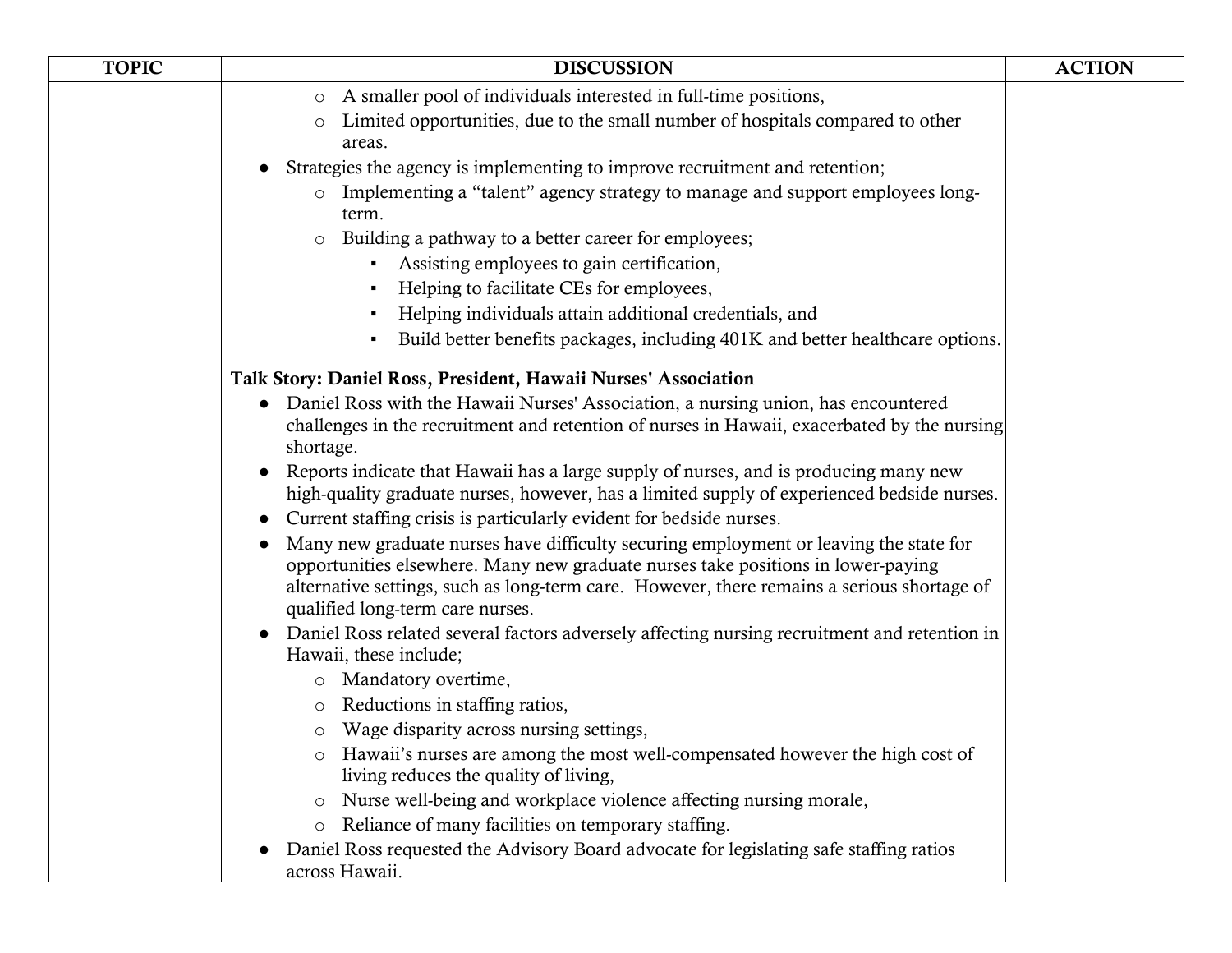| <b>TOPIC</b>                                | <b>DISCUSSION</b>                                                                                                                                                                                                                                                                                                                               | <b>ACTION</b> |
|---------------------------------------------|-------------------------------------------------------------------------------------------------------------------------------------------------------------------------------------------------------------------------------------------------------------------------------------------------------------------------------------------------|---------------|
|                                             | • Strategies to improve recruitment and retention of nurses include;                                                                                                                                                                                                                                                                            |               |
|                                             | o Creation of opportunities for new graduate nurses to receive experience.                                                                                                                                                                                                                                                                      |               |
|                                             | Ensuring nurses have competitive compensation packages.<br>$\circ$                                                                                                                                                                                                                                                                              |               |
|                                             | <b>Question &amp; Answer Session</b>                                                                                                                                                                                                                                                                                                            |               |
|                                             | <b>Question:</b> The cost of living in Hawaii is 93% above the average, however the strategy of raising<br>salaries to meet the increased cost of living may be untenable. What real-world strategies can we<br>employ to improve the recruitment and retention of nurses in Hawaii and help nurses feel<br>connected and appreciated?          |               |
|                                             | • Daniel Ross suggested improving pay equity across the state and across settings may<br>improve nurse well-being and retention.                                                                                                                                                                                                                |               |
|                                             | Rob Machado suggested that nurse morale may be benefited from improving staffing<br>ratios. Additionally, he indicated that increasing opportunities for new graduate nurses<br>outside of long-term care may help the long-term retention of nurses in Hawaii.                                                                                 |               |
|                                             | <b>Question:</b> How do you support nurses from a "talent management" focus? How do you help a<br>nurse think about their career?<br>• Rob Machado hopes that by offering better incentives, such as providing opportunities for<br>PTO, better benefits packages, opportunities for growth, and potentially long-term<br>employment in Hawaii. |               |
|                                             | Beth Hoban suggested that there was an opportunity for new graduate nurses, through early hires.                                                                                                                                                                                                                                                |               |
|                                             | <b>Question:</b> We have the opportunity to groom Hawaii's well-educated new graduates. Nurses are<br>finding flexibility in travel nursing. What are agencies working on to provide and ensure their<br>competency and quality standards for nurses?                                                                                           |               |
|                                             | • Rob Machado stated that Kahu Malama Nurses is joint commission certified, and<br>ensures their nurses have the requisite certification, licensure, and qualifications<br>necessary for a particular position.                                                                                                                                 |               |
|                                             | The Nursing Recruitment and Retention session concluded at 6:18 PM.                                                                                                                                                                                                                                                                             |               |
| <b>Board Discussion</b><br>Laura Reichhardt | The board continued a discussion on nursing recruitment and retention. A summary of the<br>discussion areas is included herein.                                                                                                                                                                                                                 | None          |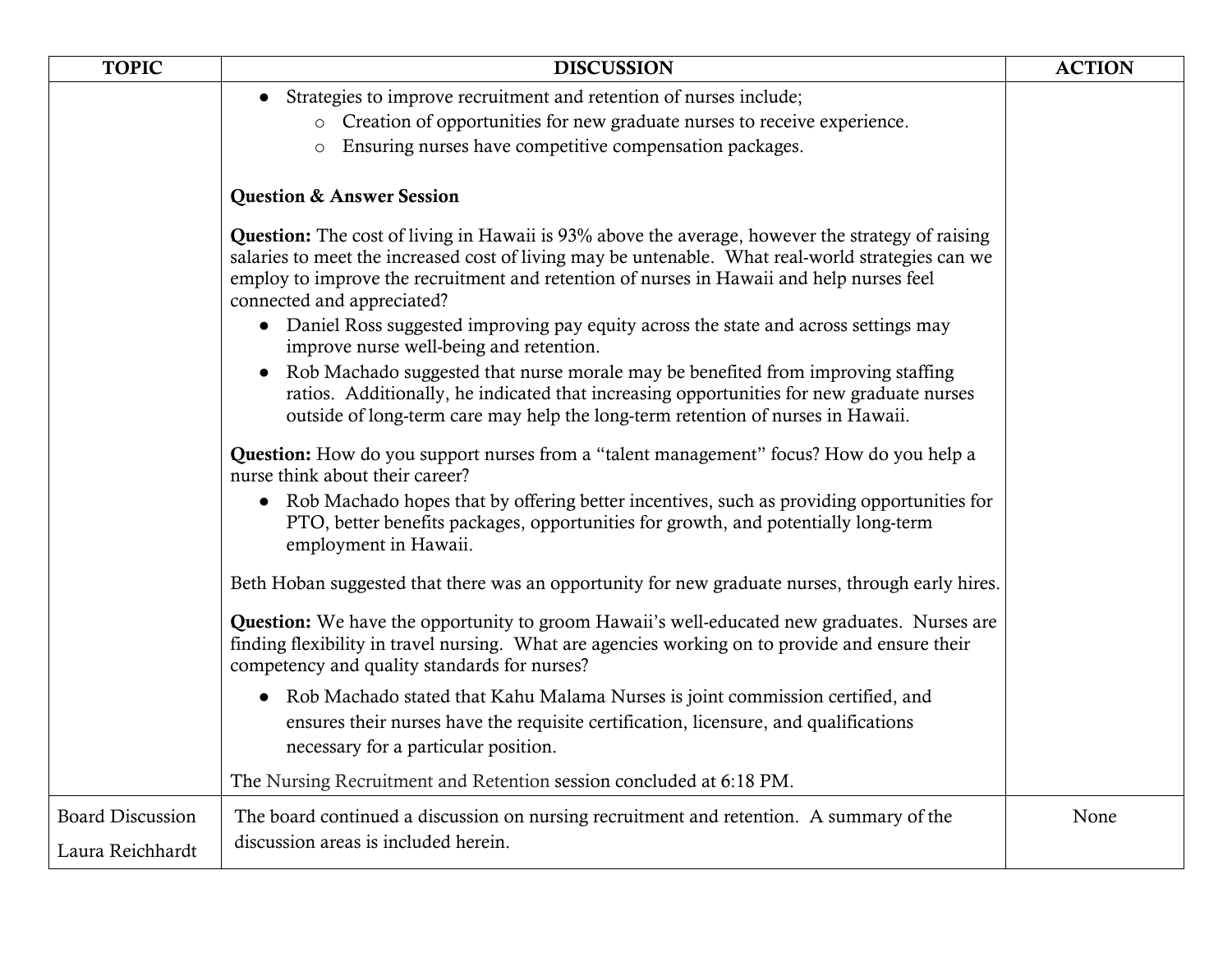| <b>TOPIC</b>                       | <b>DISCUSSION</b>                                                                                                                                                                                                                                                                                                                                                                                                                                                                                                                                                                                                                                                                                                                                                                                                                                                                                                                                                                                                   | <b>ACTION</b> |
|------------------------------------|---------------------------------------------------------------------------------------------------------------------------------------------------------------------------------------------------------------------------------------------------------------------------------------------------------------------------------------------------------------------------------------------------------------------------------------------------------------------------------------------------------------------------------------------------------------------------------------------------------------------------------------------------------------------------------------------------------------------------------------------------------------------------------------------------------------------------------------------------------------------------------------------------------------------------------------------------------------------------------------------------------------------|---------------|
|                                    | <b>Board Discussion</b><br><b>Recruitment and Retention</b><br>• What would enhance bedside nurses' ability to contribute or feel empowered? Can we<br>cultivate and incentivize experienced nurses for mentorship roles?<br>How do we make sure we stay a nursing profession, rather than a task-driven profession.<br>How do we re-engage and reignite the passion for nursing?<br>• Nurses often are spending time prioritizing basic patient care and have limited time<br>for professional development. Designated time, may provide an opportunity.<br>Do existing staffing ratio laws in other states account for the various nursing units, roles,<br>and staffing needs?<br>o A federal bill has been drafted addressing ratios. CA is the only state that currently<br>has a law in place. The legislation currently accounts for acuity level.<br>There has been an increase in nurse workplace violence reports, increasingly during<br>COVID-19.<br>The Board Discussion session concluded at 6:36 PM. |               |
|                                    |                                                                                                                                                                                                                                                                                                                                                                                                                                                                                                                                                                                                                                                                                                                                                                                                                                                                                                                                                                                                                     |               |
| Evidence-based<br>Practice Program | Katherine Finn Davis provided an update on the HSCN Evidence-based Practice Program's<br>recent activities, outcomes, and upcoming plans. A summary of the discussion is included                                                                                                                                                                                                                                                                                                                                                                                                                                                                                                                                                                                                                                                                                                                                                                                                                                   | None          |
| Katherine Finn                     | herein.                                                                                                                                                                                                                                                                                                                                                                                                                                                                                                                                                                                                                                                                                                                                                                                                                                                                                                                                                                                                             |               |
| Davis                              | <b>Evidence-based Practice Program Update</b><br><b>Activities and Outcomes</b>                                                                                                                                                                                                                                                                                                                                                                                                                                                                                                                                                                                                                                                                                                                                                                                                                                                                                                                                     |               |
|                                    |                                                                                                                                                                                                                                                                                                                                                                                                                                                                                                                                                                                                                                                                                                                                                                                                                                                                                                                                                                                                                     |               |
|                                    | <b>EBP</b> Internship and Workshop                                                                                                                                                                                                                                                                                                                                                                                                                                                                                                                                                                                                                                                                                                                                                                                                                                                                                                                                                                                  |               |
|                                    | 2020 Clinician Workshop and Internship was delayed to September 2020 due to COVID-<br>19 and was held remotely.                                                                                                                                                                                                                                                                                                                                                                                                                                                                                                                                                                                                                                                                                                                                                                                                                                                                                                     |               |
|                                    | Participant and faculty feedback was positive.<br>$\circ$                                                                                                                                                                                                                                                                                                                                                                                                                                                                                                                                                                                                                                                                                                                                                                                                                                                                                                                                                           |               |
|                                    | Participants included 3 teams from Queen's Medical Center.<br>$\circ$                                                                                                                                                                                                                                                                                                                                                                                                                                                                                                                                                                                                                                                                                                                                                                                                                                                                                                                                               |               |
|                                    | 2021 Clinician EBP Workshop and Internship began on time in April and was held<br>$\bullet$<br>remotely.                                                                                                                                                                                                                                                                                                                                                                                                                                                                                                                                                                                                                                                                                                                                                                                                                                                                                                            |               |
|                                    | One session was canceled due to COVID-19                                                                                                                                                                                                                                                                                                                                                                                                                                                                                                                                                                                                                                                                                                                                                                                                                                                                                                                                                                            |               |
|                                    | Is scheduled to complete in June of 2022.                                                                                                                                                                                                                                                                                                                                                                                                                                                                                                                                                                                                                                                                                                                                                                                                                                                                                                                                                                           |               |
|                                    | Participant feedback continues to be positive.<br>$\circ$                                                                                                                                                                                                                                                                                                                                                                                                                                                                                                                                                                                                                                                                                                                                                                                                                                                                                                                                                           |               |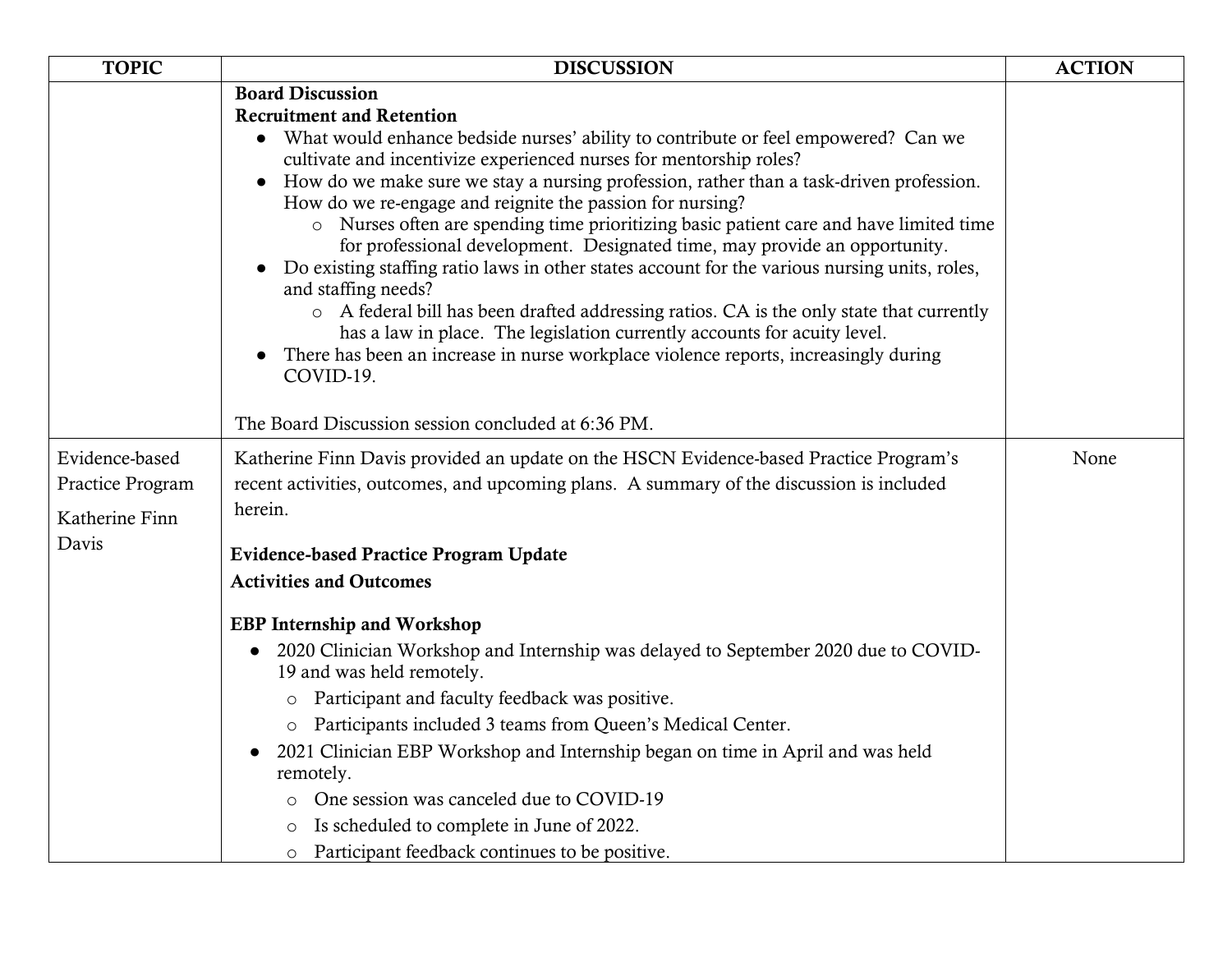| <b>TOPIC</b> | <b>DISCUSSION</b>                                                                                                                                                                                                                  | <b>ACTION</b> |
|--------------|------------------------------------------------------------------------------------------------------------------------------------------------------------------------------------------------------------------------------------|---------------|
|              | o Faculty have been working to increase virtual learner engagement and teaching<br>methods.                                                                                                                                        |               |
|              | o Received a grant from the Division of Labor and Industrial Relations (DLIR) to<br>sponsor neighbor island teams, which included a team from Hilo Medical Center and<br>North Hawaii Community Hospital and 2 teams from Queen's. |               |
|              | Teams are piloting their EBP Projects and are scheduled to present in June 2022.<br>$\circ$                                                                                                                                        |               |
|              | o Board members are invited to attend presentations if interested.                                                                                                                                                                 |               |
|              | 2022 EBP Internship and Workshop<br>$\bullet$                                                                                                                                                                                      |               |
|              | This year's offering has been paused/deferred.<br>$\circ$                                                                                                                                                                          |               |
|              | The program will focus on surveying the nation for EBP practices and strategies.<br>$\circ$                                                                                                                                        |               |
|              | o Aiming at increasing the impact across the state.                                                                                                                                                                                |               |
|              | Leadership Workshop                                                                                                                                                                                                                |               |
|              | The last Leadership Workshop was held in 2019.<br>$\bullet$                                                                                                                                                                        |               |
|              | The next workshop will be held in 2023.<br>$\bullet$                                                                                                                                                                               |               |
|              | <b>Writing Workshop</b>                                                                                                                                                                                                            |               |
|              | The next Writing Workshop will be held in 2024.                                                                                                                                                                                    |               |
|              | <b>EBP</b> Collaborative                                                                                                                                                                                                           |               |
|              | Sharing EBP projects across organizations.<br>$\bullet$                                                                                                                                                                            |               |
|              | Creating a data repository, to share efficiently and effectively across public and private<br>partners.                                                                                                                            |               |
|              | Design and building efforts are continuing.<br>$\bullet$                                                                                                                                                                           |               |
|              | <b>EBP Educators Workshop</b>                                                                                                                                                                                                      |               |
|              | Third offering of the specialty workshop for nursing and EBP educators.<br>$\bullet$                                                                                                                                               |               |
|              | Partially funded through DLIR grant funds and Nancy Atmospera-Walch School of<br>$\bullet$<br>Nursing.                                                                                                                             |               |
|              | Originally scheduled for Fall 2021, however, was rescheduled for Spring 2022.                                                                                                                                                      |               |
|              | First in-person offering since the COVID-19 pandemic began.                                                                                                                                                                        |               |
|              | Inaugural offering to include Clinical Educators, as well as academic educators.<br>$\bullet$                                                                                                                                      |               |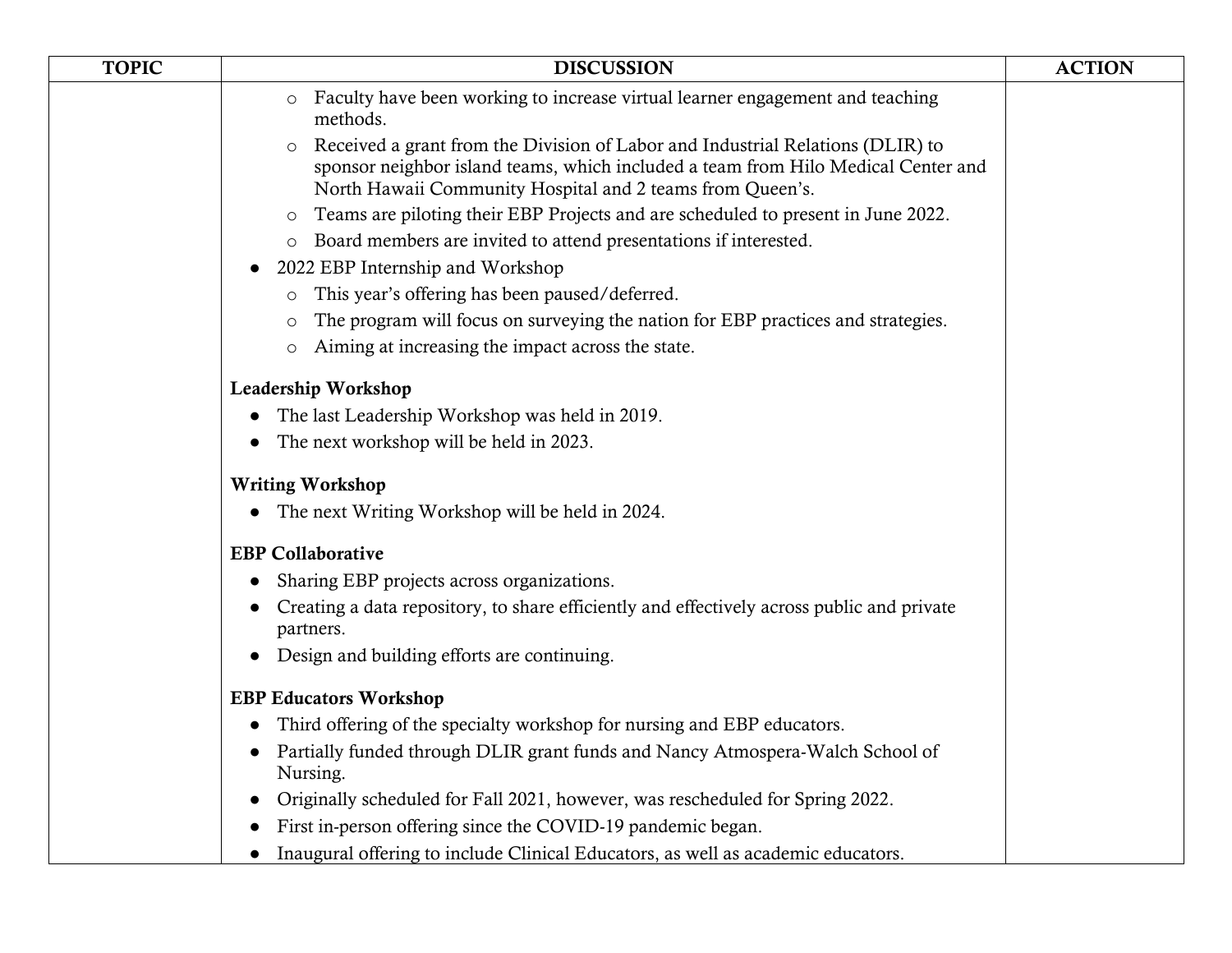| <b>TOPIC</b>                        | <b>DISCUSSION</b>                                                                                                                                                                              | <b>ACTION</b> |
|-------------------------------------|------------------------------------------------------------------------------------------------------------------------------------------------------------------------------------------------|---------------|
|                                     | HSCN partnered with The Ohio State University College of Nursing Helene Fuld Health<br>Trust National Institute.                                                                               |               |
|                                     | 55 attendees, representing 4 islands. Participants attended from every major HealthCare<br>system in the state.                                                                                |               |
|                                     | Feedback has been positive, particularly from clinical educators in attendance for the first<br>time.                                                                                          |               |
|                                     | Fuld Health Trust National Institute was pleased with the format, which included clinical<br>educators, and has endeavored to make it national activity.                                       |               |
|                                     | The Evidence-based Practice Program session concluded at 6:47 PM.                                                                                                                              |               |
| Board Roles and<br>Responsibilities | Julio Zamarripa provided an overview of the HSCN Advisory Board Leadership positions and<br>elections. A summary of the discussion is included herein.                                         | None          |
| Julio Zamarripa                     | <b>Board Roles and Responsibilities</b>                                                                                                                                                        |               |
|                                     | <b>HSCN Leadership Elections</b>                                                                                                                                                               |               |
|                                     | The HSCN Advisory Board Leadership Elections will be held on May 17th, 2022.                                                                                                                   |               |
|                                     | Voting will be held for Chair and Vice-chair positions.                                                                                                                                        |               |
|                                     | Julio Zamarripa will be meeting the capitation of his Chair and Advisory Board Member<br>term in 2022. Bonnie Castonguay's current term for the position of Vice-chair concludes<br>this year. |               |
|                                     | Laura expressed her gratitude to both Julio and Bonnie for their time and leadership.                                                                                                          |               |
|                                     | Leadership Positions:                                                                                                                                                                          |               |
|                                     | Maintains expectations of Advisory Board Members;                                                                                                                                              |               |
|                                     | Engages in activities that promote the Center;                                                                                                                                                 |               |
|                                     | Acts as a spokesperson for the Center when called upon;                                                                                                                                        |               |
|                                     | Assists with setting agendas for board meetings;                                                                                                                                               |               |
|                                     | Facilitates Advisory Board Meetings and promotes open discussion and timely decision<br>making;                                                                                                |               |
|                                     | Working with the Advisory Board members and the staff, ensures that the Center has<br>sufficient                                                                                               |               |
|                                     | funds to fulfill its mission.                                                                                                                                                                  |               |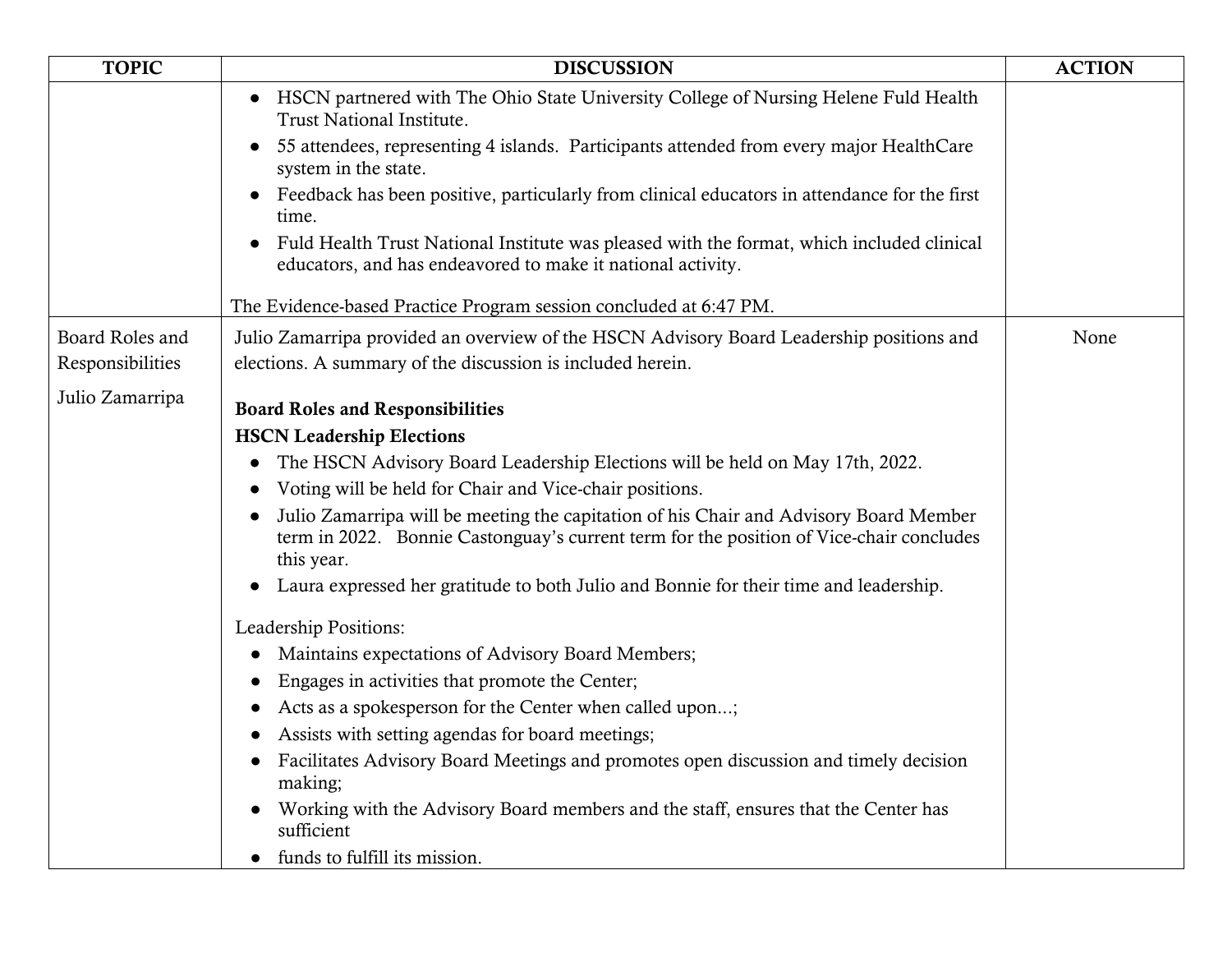| <b>TOPIC</b>    | <b>DISCUSSION</b>                                                                                                                                                  | <b>ACTION</b> |
|-----------------|--------------------------------------------------------------------------------------------------------------------------------------------------------------------|---------------|
|                 | * Please refer to the HSCN Advisory Board Roles and Responsibility Documents (rev. 2019) for<br>a full description of expectations and duties.                     |               |
|                 | <b>Nominations</b>                                                                                                                                                 |               |
|                 | Overview:                                                                                                                                                          |               |
|                 | Two Year Term                                                                                                                                                      |               |
|                 | Must be a Voting Member<br>٠                                                                                                                                       |               |
|                 | Voluntary<br>$\bullet$                                                                                                                                             |               |
|                 | Nomination forms by May 1, 2022<br>$\bullet$                                                                                                                       |               |
|                 | <b>Member Eligibility for Leadership Positions</b>                                                                                                                 |               |
|                 | Anne Scharnhorst Extended term in 2022<br>$\bullet$                                                                                                                |               |
|                 | Arthur Sampaga, Jr.<br>$\bullet$                                                                                                                                   |               |
|                 | Bonnie Castonguay (with term extension)<br>$\bullet$                                                                                                               |               |
|                 | Gloria Fernandez * New Member                                                                                                                                      |               |
|                 | Linda Beechinor * New Member<br>$\bullet$                                                                                                                          |               |
|                 | Rhoberta Haley * New Member<br>٠                                                                                                                                   |               |
|                 | Rose Hata<br>$\bullet$                                                                                                                                             |               |
|                 | The Board Roles and Responsibilities session concluded at 6:54 PM.                                                                                                 |               |
| New Business    | Julio Zamarripa led the new business discussion. A summary of the discussion is included                                                                           | None          |
| Julio Zamarripa | herein.                                                                                                                                                            |               |
|                 | <b>Open Discussion &amp; Next Steps</b><br>o The Advisory Board did not discuss additional non-agenda topics during the open<br>discussion section of the meeting. |               |
|                 | Announcements                                                                                                                                                      |               |
|                 | The New Graduate RN Workforce Report was released in April 2022 and published on<br>the HSCN website.                                                              |               |
|                 | • Upcoming Event: National Forum of State Nursing Workforce Centers Conference, titled                                                                             |               |